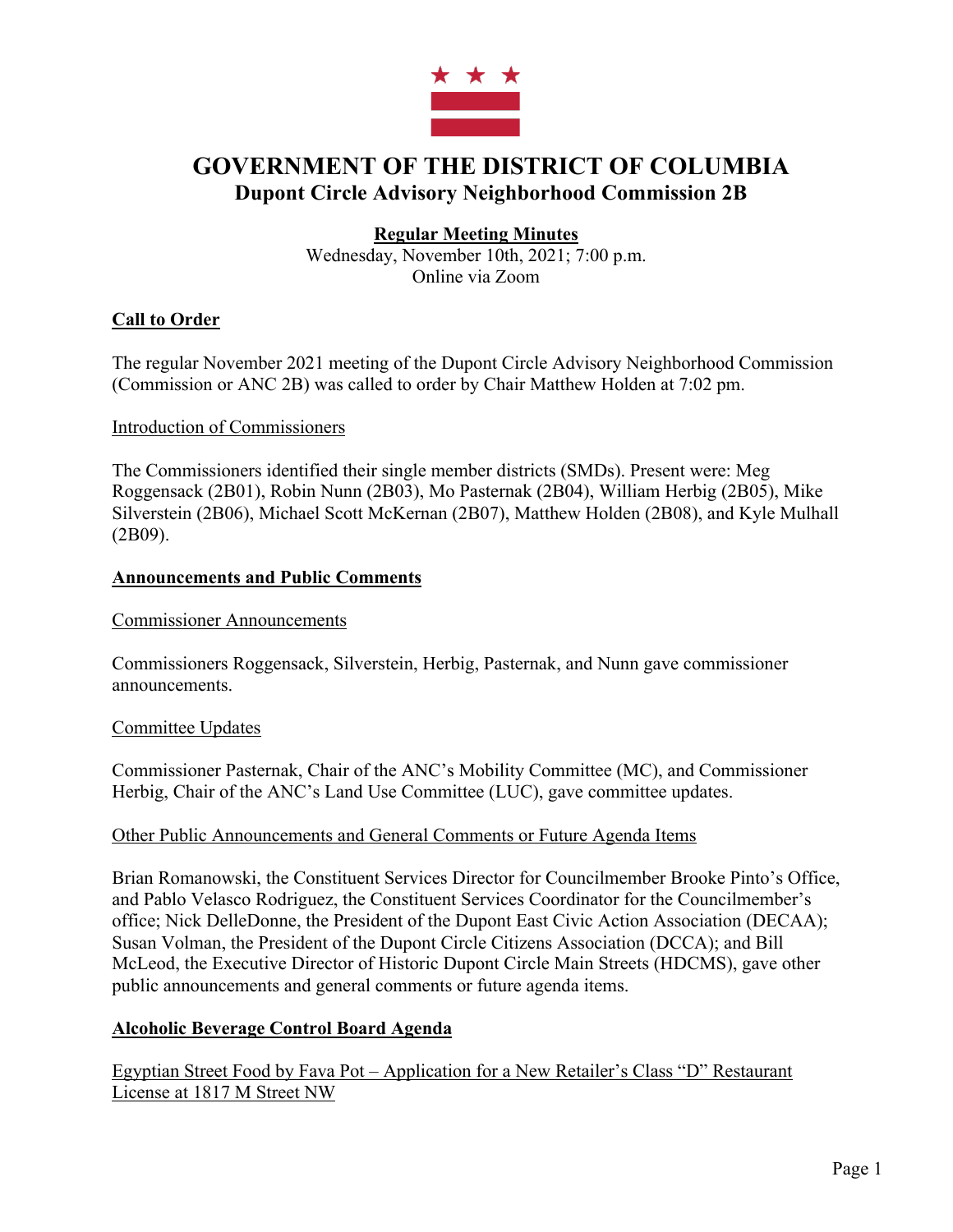Commissioner Silverstein moved to adopt a proposed resolution regarding the matter. Commissioner Mulhall seconded the motion, which was voted on and passed (VOTES: 8-0-0). The resolution reads as follows:

ANC 2B supports Egyptian Street Food by Fava Pot's request for a stipulated license as part of the establishment's application for a new Retailer's Class "D" Restaurant license at 1817 M Street NW.

# **Announcements and Public Comments (Continued)**

#### Other Public Announcements and General Comments or Future Agenda Items (Continued)

Declan Falls, a Community Outreach Specialist for Chairman Phil Mendelson's Office, gave other public announcements and general comments or future agenda items.

#### **Land Use Agenda**

1709 17th Street NW – Application for Special Exceptions from the Rear Yard Requirements and the Side Yard Requirements to Construct a Rear Addition to an Existing, Attached, Three-Story with Basement, Mixed Use Building

Commissioner Herbig moved to adopt a proposed resolution regarding the matter. Commissioner Silverstein seconded the motion, which was voted on and passed (VOTES: 8-0-0). The resolution reads as follows:

WHEREAS, Abdollah Poozesh, the applicant for Board of Zoning Adjustment (BZA) application #20603, is seeking support for special exceptions from the rear yard and side yard requirements to construct a rear addition to an existing, attached, three-story with basement, mixed use building at 1709 17th Street NW,

WHEREAS, ANC 2B's Land Use Committee believes that the rear addition is not inconsistent with the historic fabric of the neighboring structures or the Dupont Circle Historic District,

WHEREAS, suggestions were made to eliminate the interior mezzanine and adjust downward the depth and width of the addition to be of equal distances from the property line,

WHEREAS, there is concern over the lack of lack of coordination with, and support from, the owner of the abutting property at 1639-1641 R Street NW,

WHEREAS, the Land Use Committee believes that the project will benefit from further outreach and engagement by the applicant team with abutting and nearby neighbors on the alley,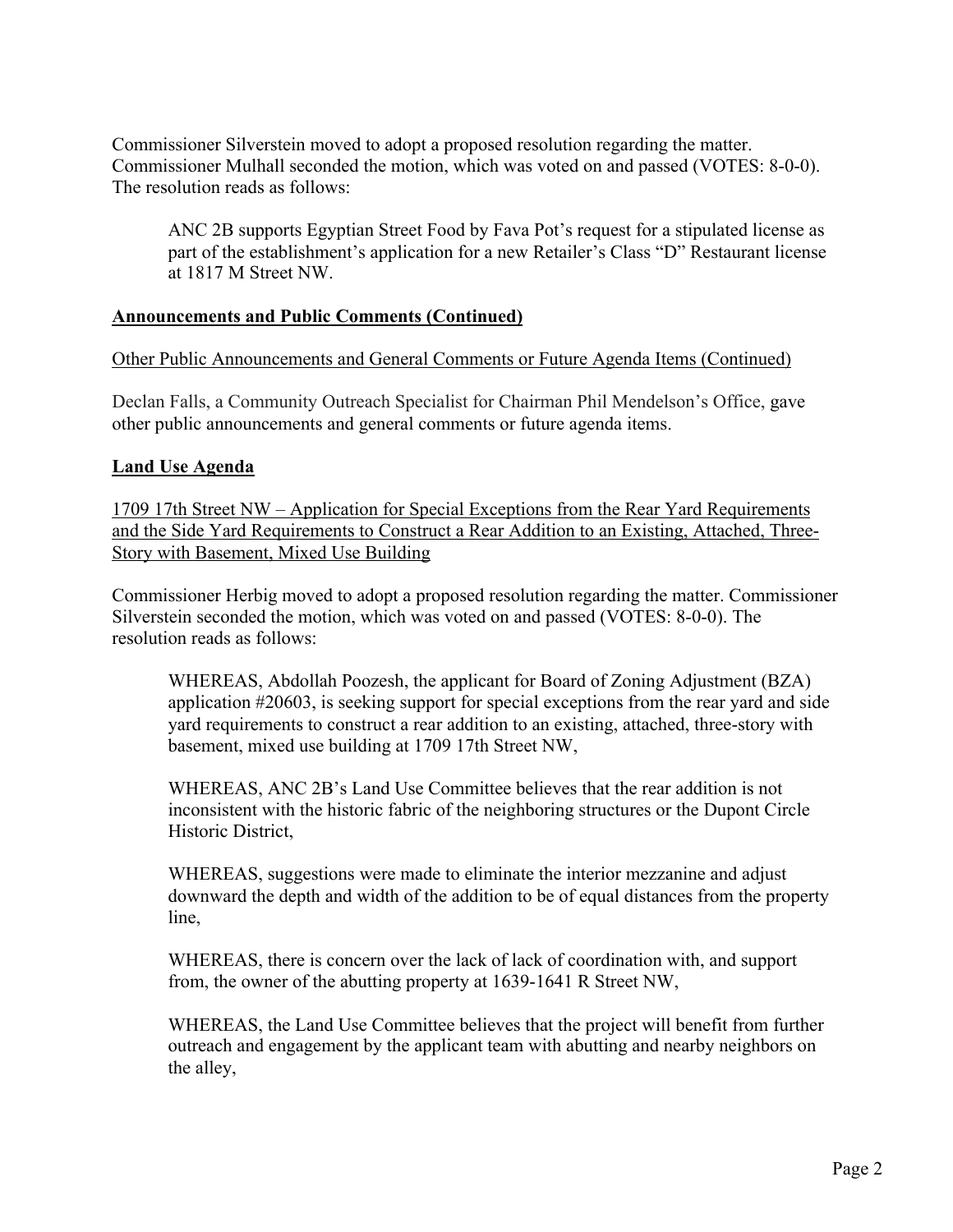WHEREAS, the Land Use Committee considers the project supportable, pursuant to recommended and suggested actions, and

WHEREAS, the BZA hearing on this project is scheduled for February 2, 2022.

THEREFORE, BE IT RESOLVED that ANC 2B requests that the applicant returns to the Land Use Committee with the requested modifications and completed outreach efforts no later than the committee's January 5, 2022 meeting for consideration by the full ANC at its meeting the following week.

# **Public Space Committee Agenda**

Public Space Application by Toastique for a New, Un-Enclosed Sidewalk Café with 8 Tables, 16 Seats, and 8 Umbrellas at 1899 N Street NW

*The Commission took no action regarding this matter.*

Public Space Application by the National Trust for Historic Preservation for Replanting an Existing Planting, the Installation of a Medallion, and the Replacement of Hardscape with a Garden at 740 Jackson Place NW, 744 Jackson Place NW, and 748 Jackson Place NW

*The Commission took no action regarding this matter.*

Public Space Application by Pisco Y Nazca to Convert the Establishment's Existing Un-Enclosed Sidewalk Café to an Enclosed Sidewalk Café at 1823 L Street NW

Commissioner Silverstein moved to adopt a proposed resolution regarding the matter. Commissioner Herbig seconded the motion. Commissioner Pasternak made a friendly amendment to the proposed resolution. The final motion was voted on and passed (VOTES: 8-0- 0). The resolution reads as follows:

ANC 2B supports Pisco Y Nazca's public space application to convert the establishment's existing unenclosed sidewalk café to an enclosed sidewalk café at 1823 L Street NW. The ANC requests that the applicant works with the Public Space Committee to maximize the width of the pedestrian clear zone along the establishment's L Street NW frontage.

# **General Agenda**

Consideration of a Resolution Regarding a Request for an Alcoholic Beverage Control Board Fact Finding Hearing Following Pub Crawls on October 31st, 2021

Commissioner Silverstein moved to adopt a proposed resolution regarding the matter. Commissioner Roggensack seconded the motion, which was voted on and passed (VOTES: 6-2- 0). The resolution reads as follows: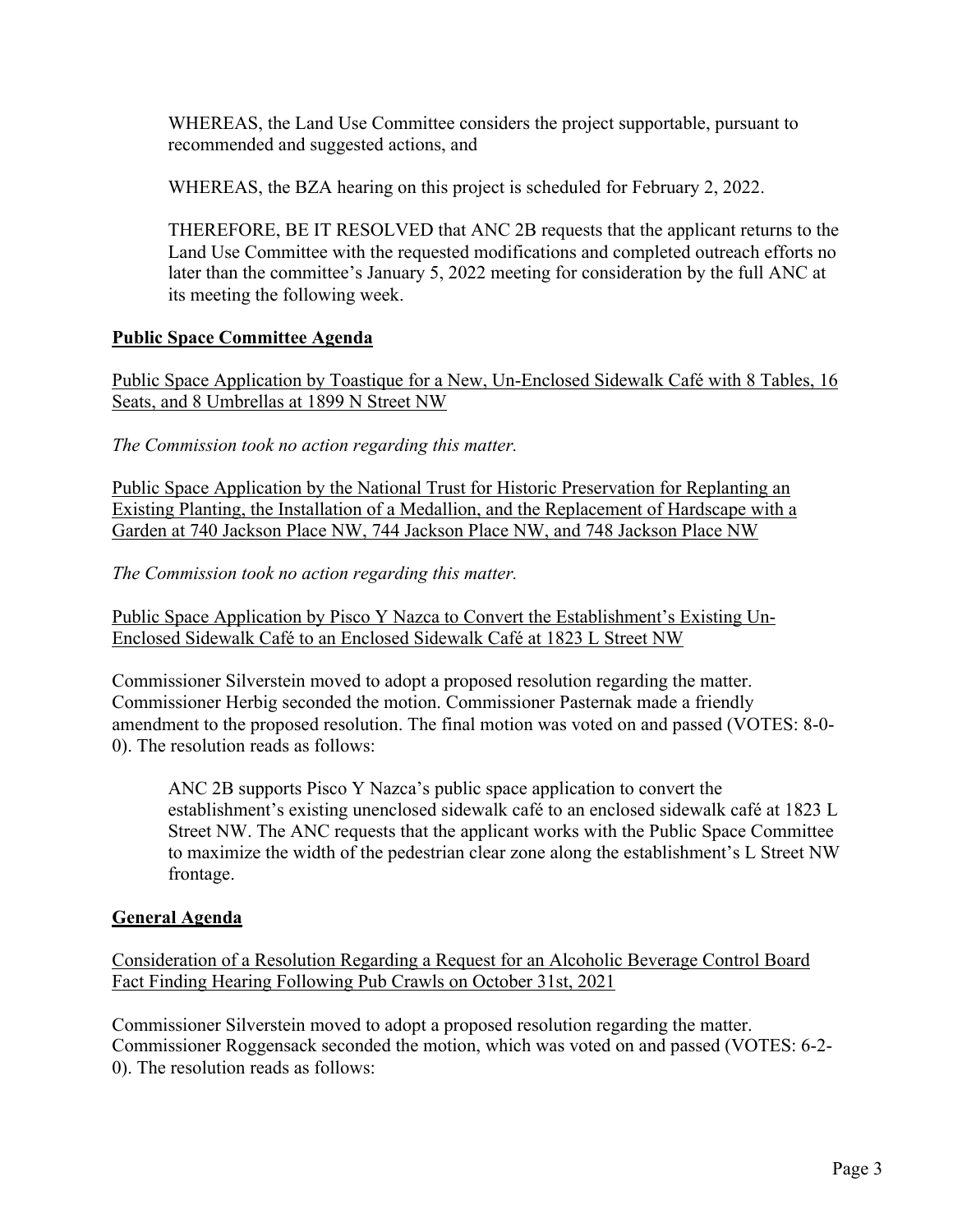WHEREAS, pub crawls are approved with safety plans and litter plans, and

WHEREAS, photos and videos of the October 31, 2021 pub crawl in the Golden Triangle BID reveal serious public safety and litter problems.

THEREFORE, BE IT RESOLVED that ANC 2B joins the Golden Triangle BID in requesting that a fact finding hearing be held to learn what went wrong so that these problems can be avoided in the future.

Consideration of a Resolution Regarding the DC Council Subcommittee on Redistricting's Discussion Ward Boundary Maps for North Dupont Circle

Commissioner Mulhall moved to adopt a proposed resolution regarding the matter. Commissioner Roggensack seconded the motion, which was voted on and passed (VOTES: 5-2- 0). The resolution reads as follows:

WHEREAS, the District of Columbia is conducting the legally mandated decennial redistricting of its ward boundaries,

WHEREAS, Ward 1 and Ward 2 have had such stable population levels that no changes are legally required to be made to the ward boundary between the two that also marks the north limit of Dupont Circle's ANC 2B,

WHEREAS, the current ward boundary has been in place for twenty years without controversy,

WHEREAS, ANC 2B believes that keeping Dupont Circle unified in one ward facilitates better neighborhood planning on such issues as transportation services and safety, social services, community events, business development, zoning, and encouraging new housing,

WHEREAS, ANC 2B has long been the traditional home to the District's LGBTQ community, a community identified under the District of Columbia's Human Rights Act as a protected community of interest,

WHEREAS, ANC 2B remains a home to a large concentration of LGBTQ residents whose voting strength could be diluted if the ward boundaries were moved south, and

WHEREAS, the current ward boundary reflects the long established and widely recognized northern line of the Dupont Circle neighborhood.

THEREFORE, BE IT RESOLVED that ANC 2B requests that the DC Council's Subcommittee on Redistricting recommends to the full DC Council that the current northern ward line between Ward 1 and Ward 2 remains unchanged.